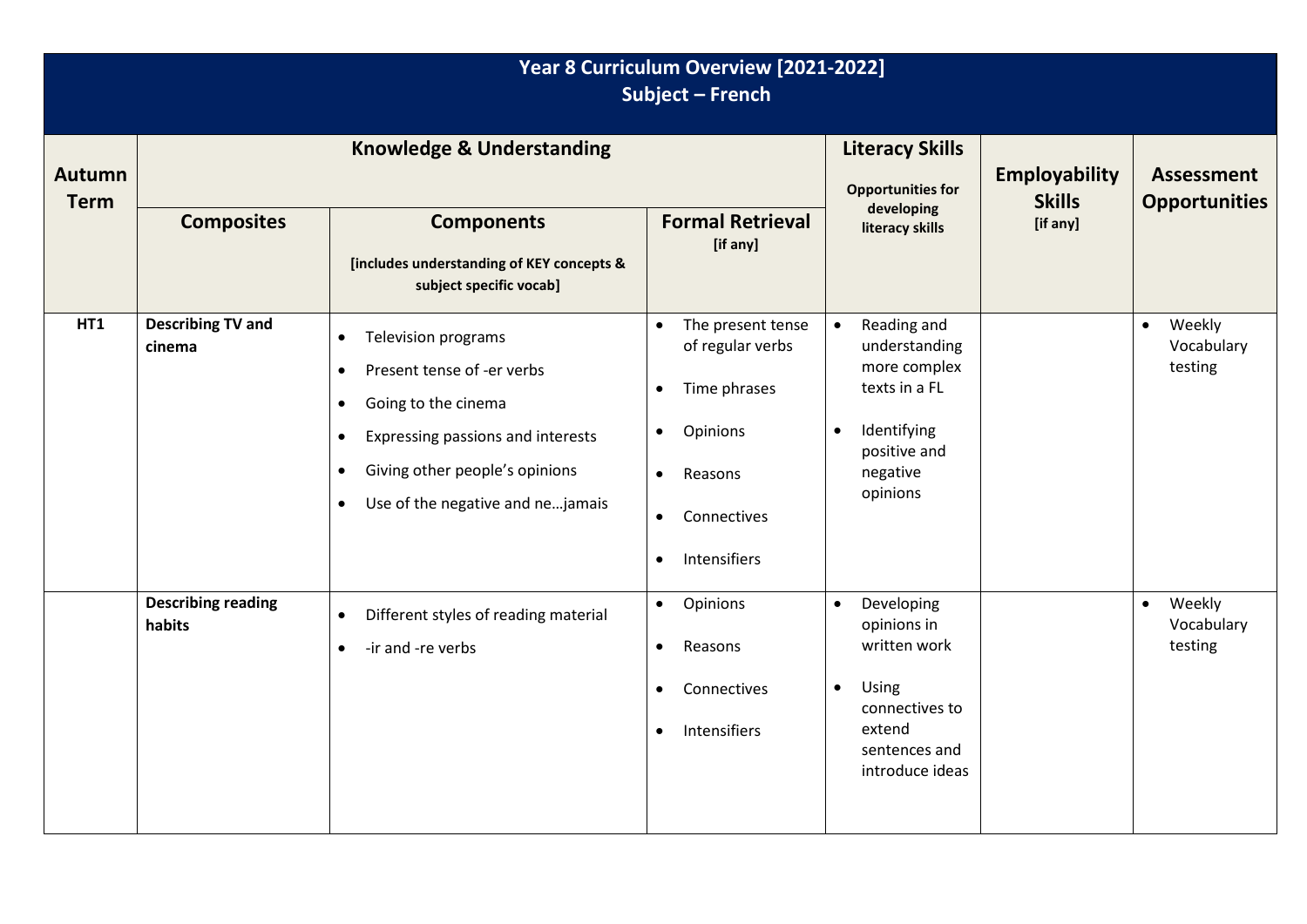|                 | Saying what we do<br>online              | Using aller and faire<br>$\bullet$<br>Online activities<br>٠                                                                                                                                                                                                                                          | The present tense<br>$\bullet$                                                                                                                         |                                                                                                                                                         | Weekly<br>$\bullet$<br>Vocabulary<br>testing |
|-----------------|------------------------------------------|-------------------------------------------------------------------------------------------------------------------------------------------------------------------------------------------------------------------------------------------------------------------------------------------------------|--------------------------------------------------------------------------------------------------------------------------------------------------------|---------------------------------------------------------------------------------------------------------------------------------------------------------|----------------------------------------------|
|                 | Saying what I did last<br>night          | The past perfect tense of regular verbs<br>$\bullet$<br>Past tense time phrases<br>$\bullet$                                                                                                                                                                                                          |                                                                                                                                                        | Identifying<br>$\bullet$<br>extra time<br>frames in<br>reading work                                                                                     | Faculty<br>$\bullet$<br>Vocabulary<br>test 1 |
| HT <sub>2</sub> | <b>Describing a trip to Paris</b>        | Saying what you can do and see in<br>$\bullet$<br>Paris<br>The past tense<br>٠<br>Saying what you did in Paris<br>$\bullet$<br>Saying when you did things<br>٠<br>Giving opinions on things in the past<br>٠<br>(using les catacombes)<br>Le 14 juillet a Paris - saying what you<br>$\bullet$<br>did | Use of on peut<br>$\bullet$<br>The past perfect<br>$\bullet$<br>tense<br>Time phrases<br>$\bullet$<br>Opinions<br>$\bullet$<br>Adjectives<br>$\bullet$ | Accessing and<br>$\bullet$<br>responding to<br>authentic<br>material<br>Reading and<br>$\bullet$<br>writing about<br>cultural events<br>in three tenses | Weekly<br>$\bullet$<br>Vocabulary<br>testing |
|                 | <b>Asking for tourist</b><br>information | Asking questions<br>٠<br>Vocabulary on attractions<br>٠<br>Using fermer and ouvrir<br>٠<br>Interrogatives<br>٠                                                                                                                                                                                        |                                                                                                                                                        | Accessing<br>$\bullet$<br>authentic<br>material<br>Speaking and<br>$\bullet$<br>listening skills                                                        | Faculty<br>$\bullet$<br>Vocabulary<br>test 2 |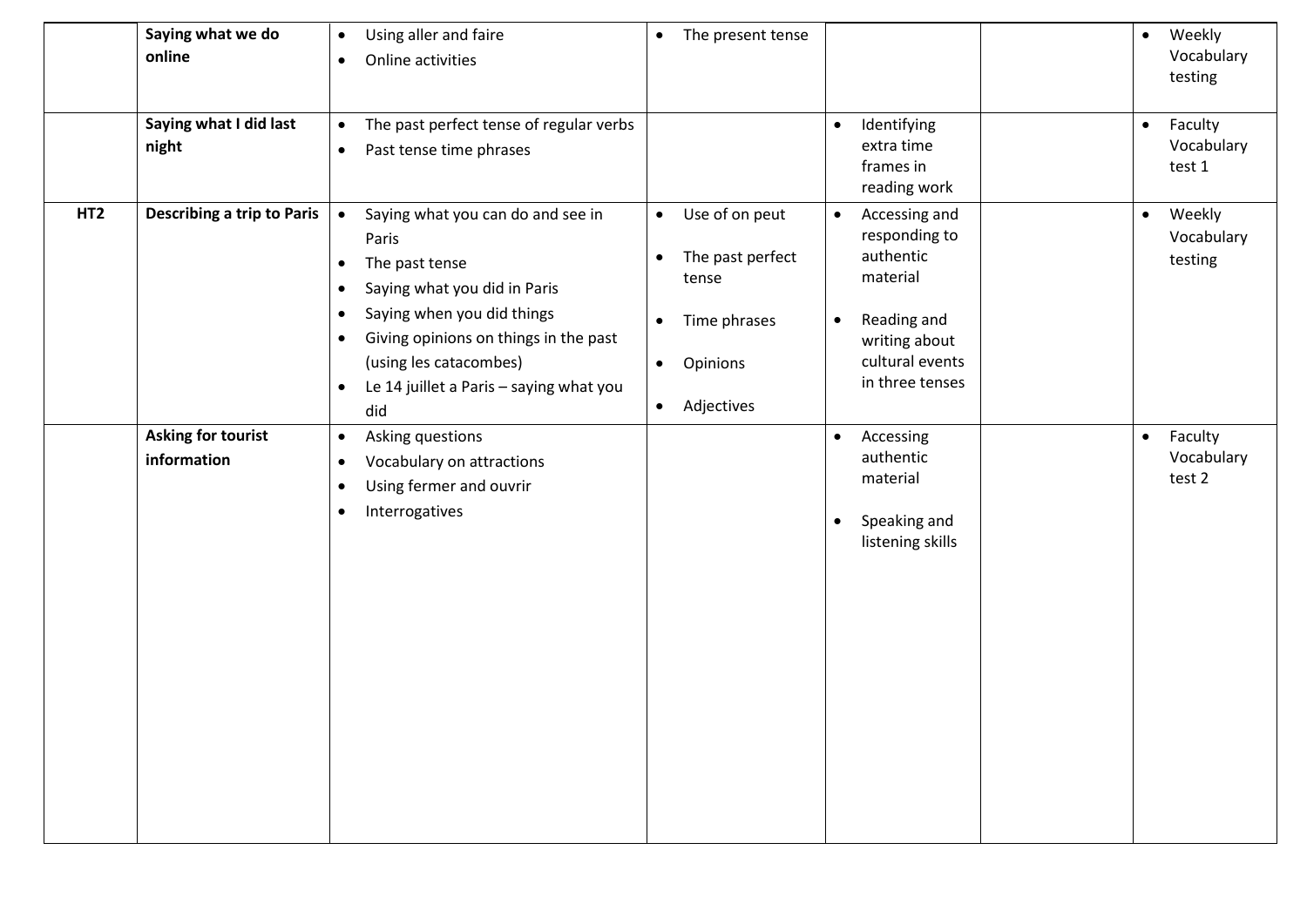| Year 8 Curriculum Overview [2021-2022]<br><b>Subject - French</b> |                                      |                                                                                                                                                                                                          |                                                                        |                                                                                             |                                                                                                                               |                                              |
|-------------------------------------------------------------------|--------------------------------------|----------------------------------------------------------------------------------------------------------------------------------------------------------------------------------------------------------|------------------------------------------------------------------------|---------------------------------------------------------------------------------------------|-------------------------------------------------------------------------------------------------------------------------------|----------------------------------------------|
| <b>Spring</b><br><b>Term</b>                                      | <b>Knowledge &amp; Understanding</b> |                                                                                                                                                                                                          |                                                                        | <b>Literacy Skills</b><br><b>Opportunities for</b>                                          | <b>Employability</b><br><b>Skills</b>                                                                                         | <b>Assessment</b><br><b>Opportunities</b>    |
|                                                                   | <b>Composites</b>                    | <b>Components</b><br>[includes understanding of KEY concepts &<br>subject specific vocab]                                                                                                                | <b>Formal Retrieval</b><br>[if any]                                    | developing<br>literacy skills                                                               | [if any]                                                                                                                      |                                              |
| HT3                                                               | Saying what we eat and<br>when       | Talking about meals<br>$\bullet$<br>Vocabulary on food<br>Using de, de la, du                                                                                                                            |                                                                        |                                                                                             | Risk taking<br>$\bullet$<br>Initiative<br>$\bullet$<br>Research<br>$\bullet$<br>Independence<br>$\bullet$<br>Digital literacy | Weekly<br>$\bullet$<br>Vocabulary<br>testing |
|                                                                   | <b>Discussing La Chandeleur</b>      | Cultural exploration of French pancake day<br>$\bullet$<br>Discussing what food and ingredients to<br>$\bullet$<br>buy<br>Making crepes<br>٠<br>Using il faut<br>٠                                       | Quantities and<br>$\bullet$<br>numbers                                 | Reading a recipe<br>$\bullet$                                                               |                                                                                                                               | Weekly<br>$\bullet$<br>Vocabulary<br>testing |
|                                                                   | <b>Describing French Carnival</b>    | Describing a carnival<br>$\bullet$<br>Carnival activities<br>$\bullet$<br>Using the near future tense<br>$\bullet$<br>Using three tenses together<br>$\bullet$                                           | Tenses<br>$\bullet$                                                    | Writing an<br>$\bullet$<br>account of a<br>festival in three<br>time frames                 |                                                                                                                               | Weekly<br>$\bullet$<br>Vocabulary<br>testing |
|                                                                   | <b>Francophone countries</b>         | Cultural awareness of the lives of people<br>$\bullet$<br>who live in Francophone countries<br>French colloquial expressions<br>٠<br>Using the near future tense<br>٠<br><b>Expressing opinions</b><br>٠ | Tenses<br>$\bullet$                                                    | Prepare and give<br>$\bullet$<br>a presentation<br>on living in a<br>Francophone<br>country |                                                                                                                               | Faculty<br>$\bullet$<br>Vocabulary test<br>3 |
| HT4                                                               | Saying where I live                  | Saying where I live<br>$\bullet$<br>Using je voudrais to describe where I'd like<br>to live                                                                                                              | Different areas<br>$\bullet$<br>The verb habiter<br>Use of je voudrais |                                                                                             | Research<br>$\bullet$<br>Independence<br>$\bullet$<br>Digital literacy<br>$\bullet$                                           | Weekly<br>$\bullet$<br>Vocabulary<br>testing |
|                                                                   | <b>Describing my apartment</b>       | Things around my house<br>$\bullet$<br>prepositions<br>$\bullet$                                                                                                                                         |                                                                        |                                                                                             |                                                                                                                               | $\bullet$<br>Faculty<br>Vocabulary test<br>4 |
|                                                                   | <b>Careers week</b>                  | $\bullet$<br>See careers resources                                                                                                                                                                       |                                                                        |                                                                                             |                                                                                                                               |                                              |